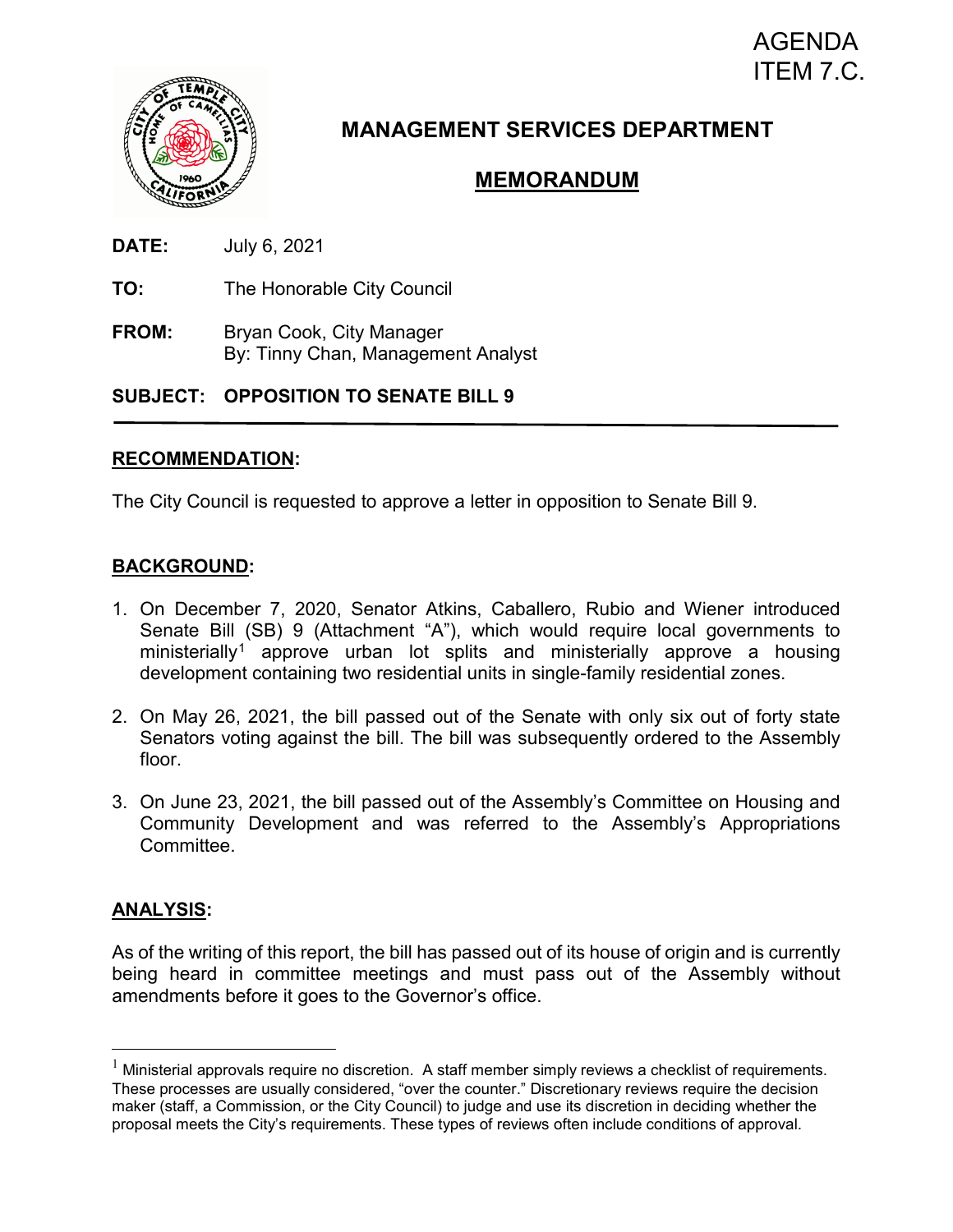City Council July 6, 2021 Page 2 of 2

The League of California Cities, the California Contract Cities Association, and the San Gabriel Valley Council of Governments, which represent the city's interests at the state level, continue to oppose SB 9 for the following reasons:

- The legislation would limit development standards that the City could impose on developments that contain two residential units;
- The bill would limit the imposition of the City's design guidelines for new single houses;
- The bill would limit the City's ability to require on-site parking for the units;
- The bill would limit the imposition of standards that would physically preclude the construction of two units of at least 800 square feet each;
- The bill's development standards-related requirements would be combined with the requirement that the City ministerially allow any parcel map for an "urban lot split" that would split one single-family residential parcel into two, both of which must be relatively equal in size (each at least 40% of the original lot being split);
- The bill requires the City to allow a developer to convert an existing single-family home into a duplex; and
- The bill requires the City to ministerially approve a single-family lot split, creating two lots, and allowing the construction of one single-family home, one ADU, and one JADU on each lot for a total of six units on a parcel originally zoned for one single-family home.

As this proposed legislature has a significant impact on the City's ability to manage land use and development, the City Council is requested to approve the attached joint letter in opposition of SB 9 (see Attachment "B").

# **CITY STRATEGIC GOALS:**

Recommended actions contained in this report align with the City Strategic Goals of Good Governance.

## **FISCAL IMPACT:**

There is no fiscal impact associated with the requested Council action.

# **ATTACHMENTS:**

A. SB 9 Text

B. SB 9 Joint Opposition Letter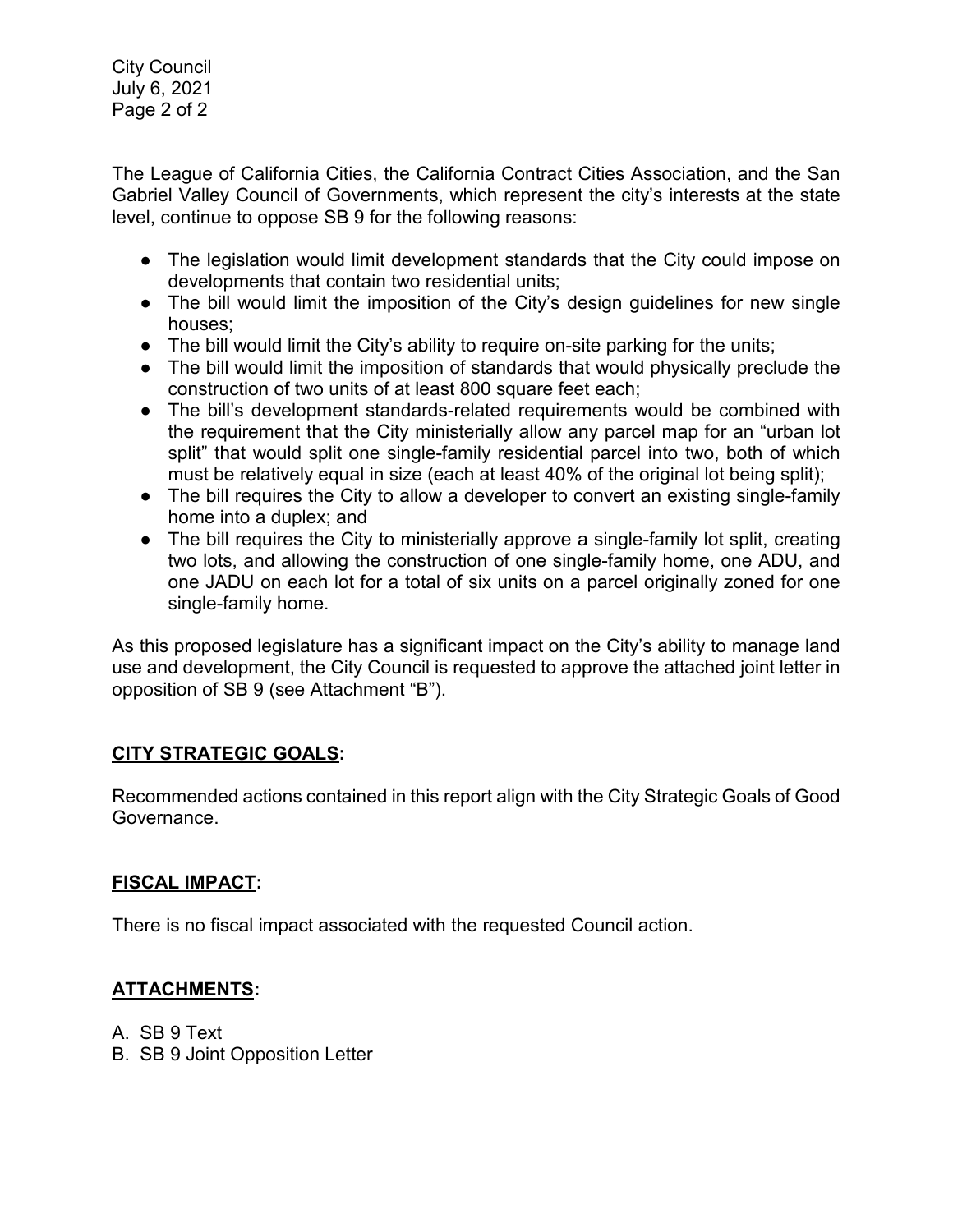# ATTACHMENT A

#### AMENDED IN SENATE APRIL 27, 2021

#### AMENDED IN SENATE APRIL 5, 2021

**SENATE BILL** No. 9

**Introduced by Senators Atkins, Caballero, Rubio, and Wiener (Coauthors: Senators Gonzalez** *Cortese, Gonzalez,* **and McGuire)**  (Coauthor: Assembly Member Robert Rivas) *(Coauthors: Assembly Members Robert Rivas and Wicks)*

December 7, 2020

An act to amend Section 66452.6 of, and to add Sections 65852.21 and 66411.7 to, the Government Code, relating to land use.

#### legislative counsel's digest

SB 9, as amended, Atkins. Housing development: approvals.

The Planning and Zoning Law provides for the creation of accessory dwelling units by local ordinance, or, if a local agency has not adopted an ordinance, by ministerial approval, in accordance with specified standards and conditions.

This bill, among other things, would require a proposed housing development containing no more than 2 residential units within a single-family residential zone to be considered ministerially, without discretionary review or hearing, if the proposed housing development meets certain requirements, including, but not limited to, that the proposed housing development would not require demolition or alteration of housing that is subject to a recorded covenant, ordinance, or law that restricts rents to levels affordable to persons and families of moderate, low, or very low income, that the proposed housing development does not allow for the demolition of more than 25% of the existing exterior structural walls, except as provided, and that the development is not located within a historic district, is not included on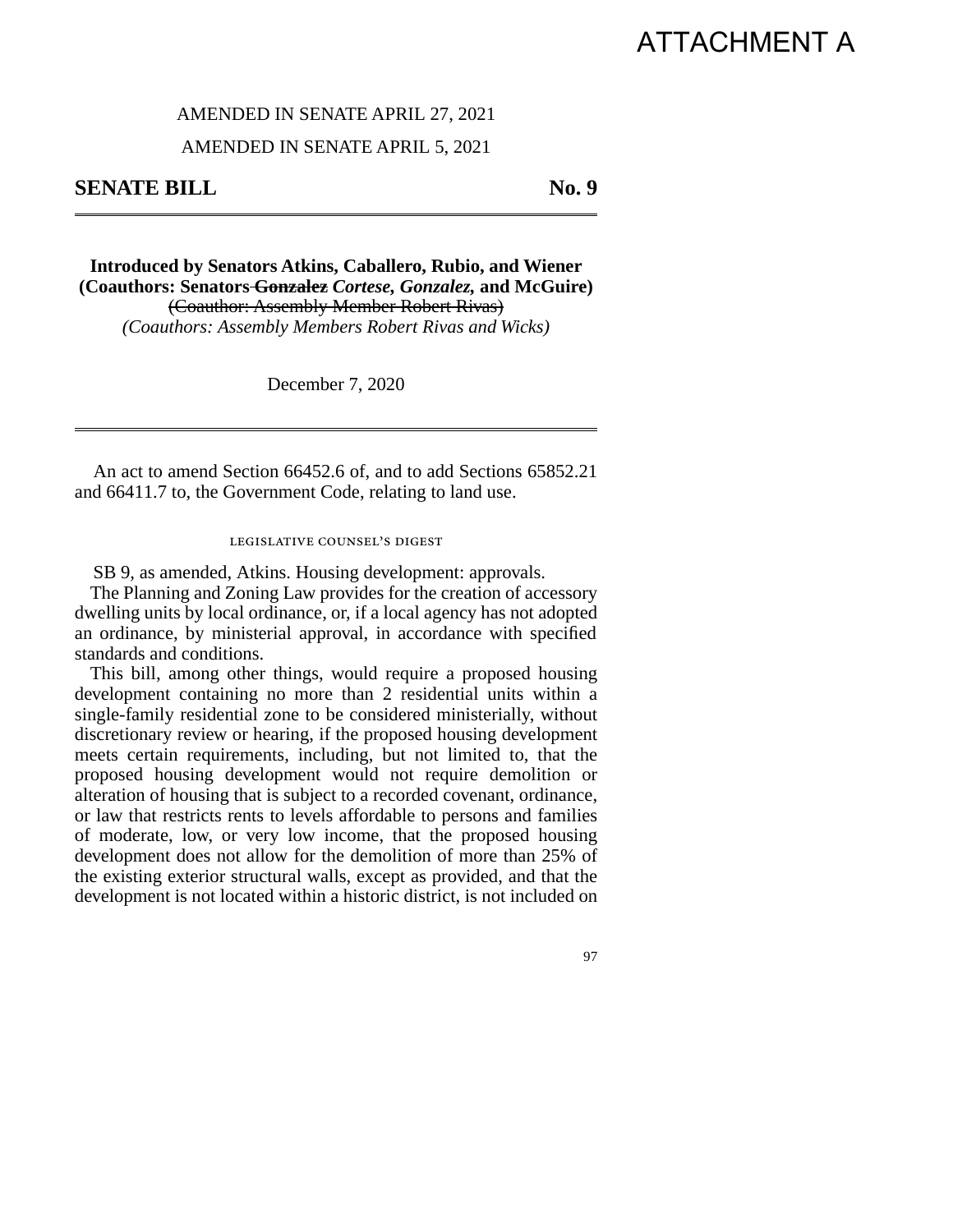the State Historic Resources Inventory, or is not within a site that is legally designated or listed as a city or county landmark or historic property or district.

The bill would set forth what a local agency can and cannot require in approving the construction of 2 residential units, including, but not limited to, authorizing a city or county *local agency* to impose objective zoning standards, objective subdivision standards, and objective design standards, as defined, unless those standards would have the effect of physically precluding the construction of up to 2 units or physically precluding either of the 2 units from being at least 800 square feet in floor area, prohibiting the imposition of setback requirements under certain circumstances, and setting maximum setback requirements under all other circumstances.

The Subdivision Map Act vests the authority to regulate and control the design and improvement of subdivisions in the legislative body of a local agency and sets forth procedures governing the local agency's processing, approval, conditional approval or disapproval, and filing of tentative, final, and parcel maps, and the modification of those maps. Under the Subdivision Map Act, an approved or conditionally approved tentative map expires 24 months after its approval or conditional approval or after any additional period of time as prescribed by local ordinance, not to exceed an additional 12 months, except as provided.

This bill, among other things, would require a-city or county *local agency* to ministerially approve a parcel map or tentative and final map for an urban lot split that meets certain requirements, including, but not limited to, that the urban lot split would not require the demolition or alteration of housing that is subject to a recorded covenant, ordinance, or law that restricts rents to levels affordable to persons and families of moderate, low, or very low income, that the parcel is located within a *single-family* residential zone, and that the parcel is not located within a historic district, is not included on the State Historic Resources Inventory, or is not within a site that is legally designated or listed as a city or county landmark or historic property or district.

The bill would set forth what a local agency can and cannot require in approving an urban lot split, including, but not limited to, authorizing a city or county *local agency* to impose objective zoning standards, objective subdivision standards, and objective design standards, as defined, unless those standards would have the effect of physically precluding the construction of 2 units, as defined, on either of the resulting parcels or physically precluding either of the 2 units from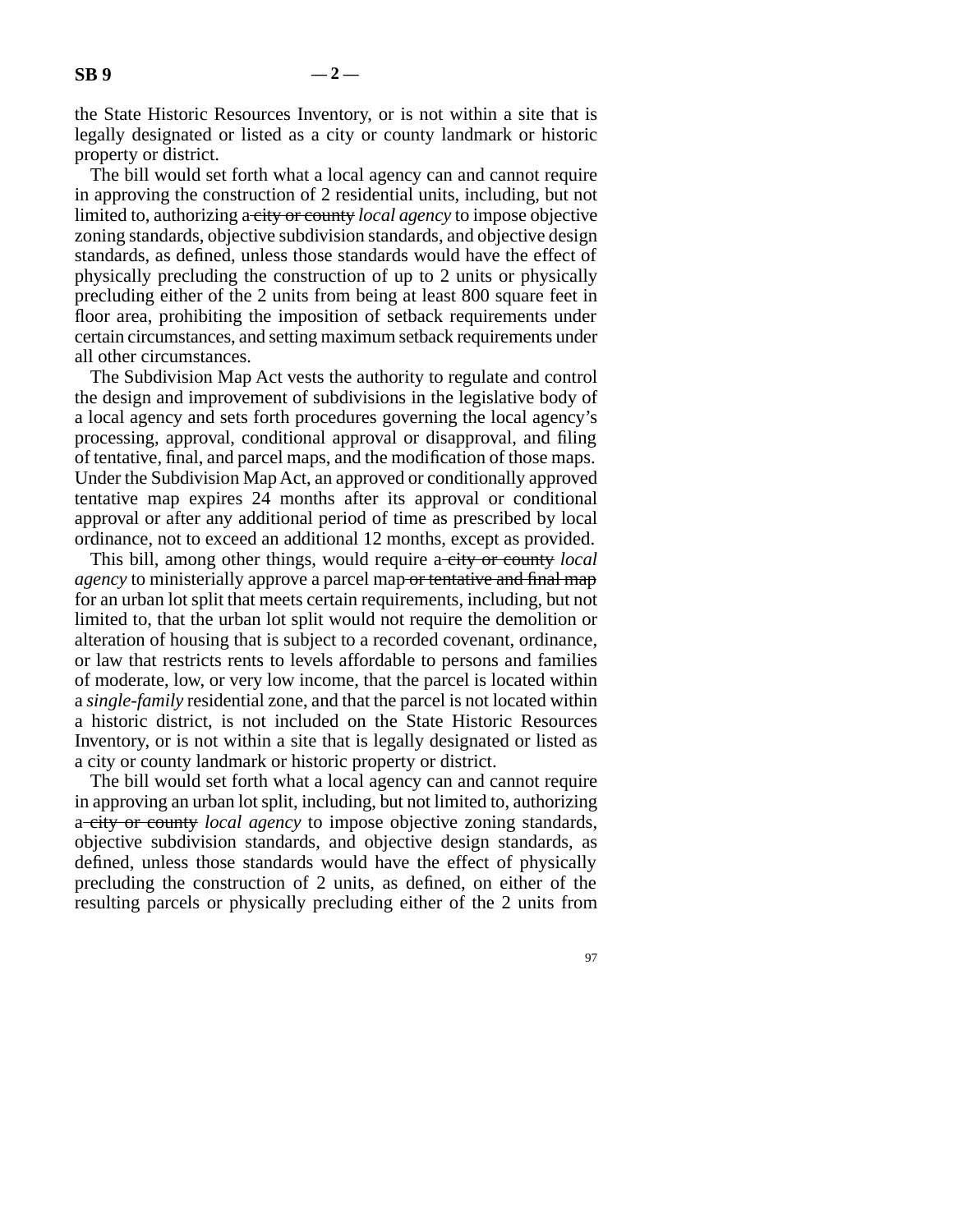being at least 800 square feet in floor area, prohibiting the imposition of setback requirements under certain circumstances, and setting maximum setback requirements under all other circumstances. The bill, until January 1, 2027, would prohibit a local agency from imposing an owner occupancy requirement on applicants unless specified conditions are met.

The bill would also extend the limit on the additional period that may be provided by ordinance, as described above, from 12 months to 24 months and would make other conforming or nonsubstantive changes.

The California Environmental Quality Act (CEQA) requires a lead agency, as defined, to prepare, or cause to be prepared, and certify the completion of, an environmental impact report on a project that it proposes to carry out or approve that may have a significant effect on the environment. CEQA does not apply to the approval of ministerial projects.

This bill, by establishing the ministerial review processes described above, would thereby exempt the approval of projects subject to those processes from CEQA.

The California Coastal Act of 1976 provides for the planning and regulation of development, under a coastal development permit process, within the coastal zone, as defined, that shall be based on various coastal resources planning and management policies set forth in the act.

This bill would exempt a local government *agency* from being required to hold public hearings for coastal development permit applications for housing developments and urban lot splits pursuant to the above provisions.

By increasing the duties of local agencies with respect to land use regulations, the bill would impose a state-mandated local program.

The bill would include findings that changes proposed by this bill address a matter of statewide concern rather than a municipal affair and, therefore, apply to all cities, including charter cities.

The California Constitution requires the state to reimburse local agencies and school districts for certain costs mandated by the state. Statutory provisions establish procedures for making that reimbursement.

This bill would provide that no reimbursement is required by this act for a specified reason.

Vote: majority. Appropriation: no. Fiscal committee: yes. State-mandated local program: yes.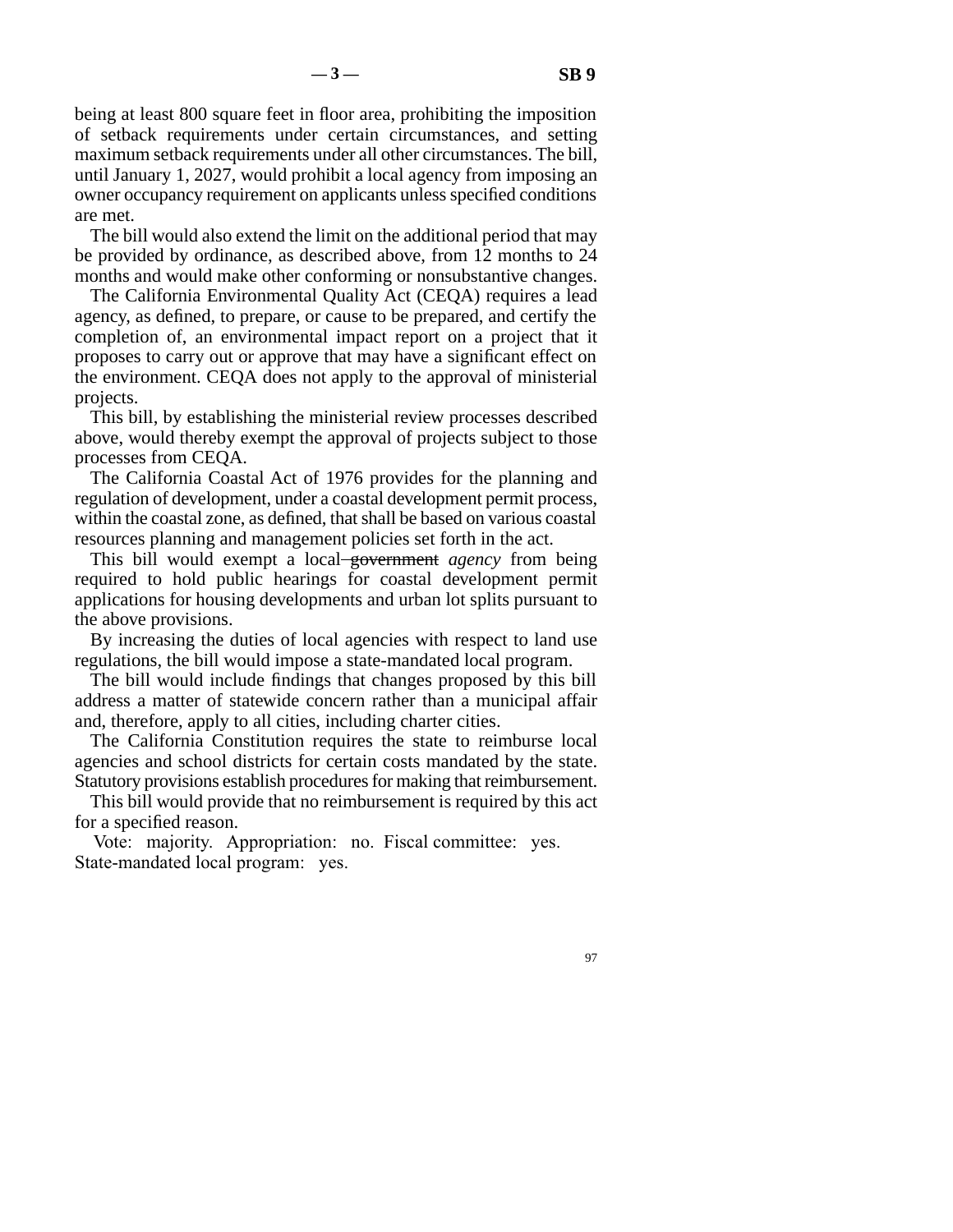*The people of the State of California do enact as follows:* 

1 SECTION 1. Section 65852.21 is added to the Government 2 Code, to read:

3 65852.21. (a) A proposed housing development containing 4 no more than two residential units within a single-family residential 5 zone shall be considered ministerially, without discretionary review line 6 or a hearing, if the proposed housing development meets all of the 7 following requirements:

8 (1) The parcel subject to the proposed housing development is 9 located within a city *city*, the boundaries of which include some 10 portion of either an urbanized area or urban cluster, as designated 11 by the United States Census Bureau, or, for unincorporated areas, 12 a legal parcel wholly within the boundaries of an urbanized area 13 or urban cluster, as designated by the United States Census Bureau. 14 (2) The parcel satisfies the requirements specified in 15 subparagraphs (B) to (K), inclusive, of paragraph (6) of subdivision 16 (a) of Section 65913.4. 17 (3) Notwithstanding any provision of this section or any local 18 law, the proposed housing development would not require

19 demolition or alteration of any of the following types of housing: 20 (A) Housing that is subject to a recorded covenant, ordinance, 21 or law that restricts rents to levels affordable to persons and

22 families of moderate, low, or very low income.<br>23 (B) Housing that is subject to any form of re-

(B) Housing that is subject to any form of rent or price control 24 through a public entity's valid exercise of its police power.

25  $\hbox{(C)}$  Housing that has been occupied by a tenant in the last three 26 years.

27  $(4)$  The parcel subject to the proposed housing development is 28 not a parcel on which an owner of residential real property has 29 exercised the owner's rights under Chapter 12.75 (commencing 30 with Section 7060) of Division 7 of Title 1 to withdraw 31 accommodations from rent or lease within 15 years before the date

32 that the development proponent submits an application. 33 (5) The proposed housing development does not allow the 34 demolition of more than 25 percent of the existing exterior

demolition of more than 25 percent of the existing exterior 35 structural walls, unless the housing development meets at least

36 one of the following conditions:

37 (A) If a local ordinance so allows.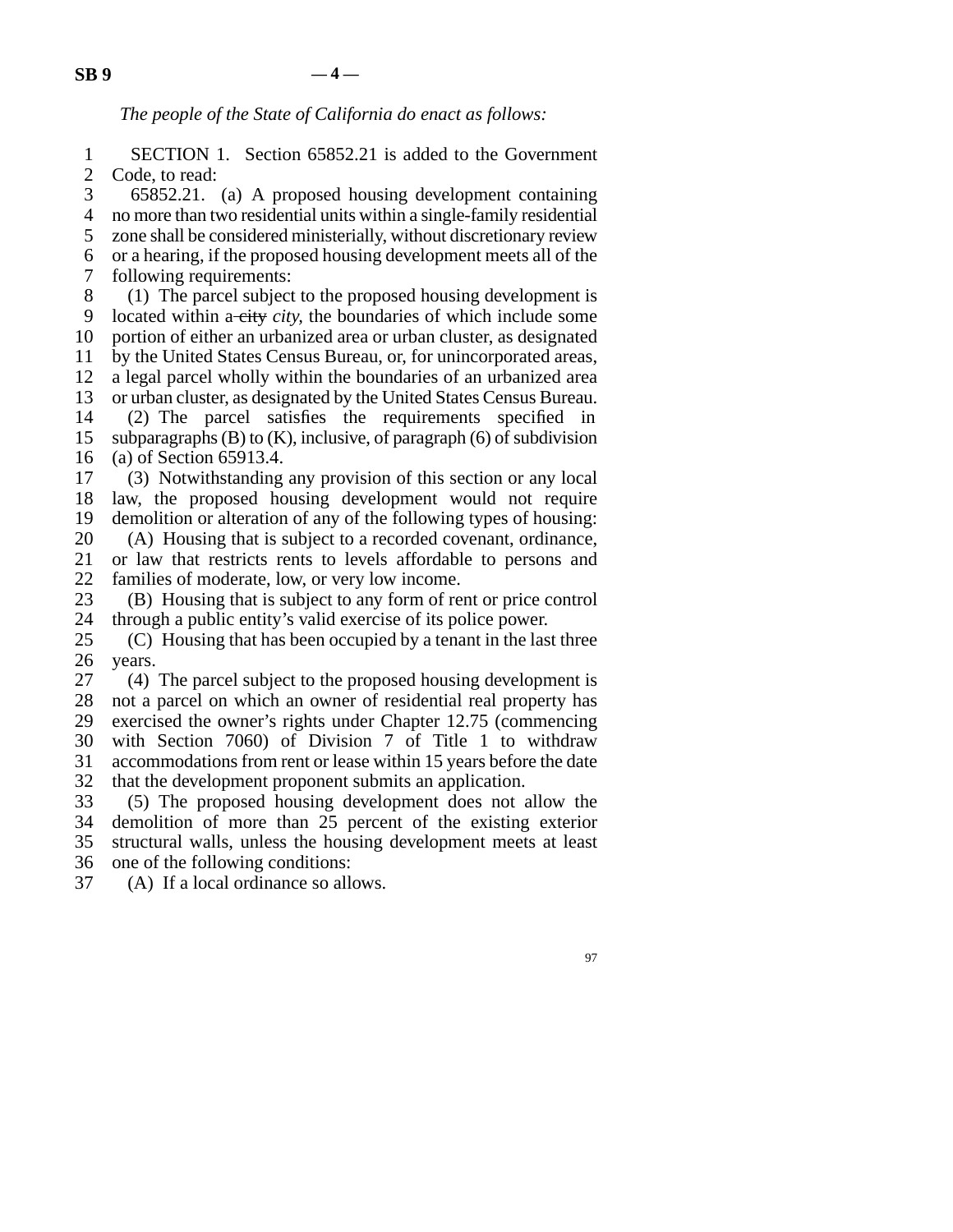line 1 (B) The site has not been occupied by a tenant in the last three 2 years.

3 (6) The development is not located within a historic district or 4 property included on the State Historic Resources Inventory, as 5 defined in Section 5020.1 of the Public Resources Code, or within line 6 a site that is designated or listed as a city or county landmark or line 7 historic property or district pursuant to a city or county ordinance. 8 (b) (1) Notwithstanding any local law and except as provided 9 in paragraph (2), a city or county *local agency* may impose 10 objective zoning standards, objective subdivision standards, and 11 objective design review standards that do not conflict with this 12 section.

13 (2) (A) The city or county *local agency* shall not impose 14 objective zoning standards, objective subdivision standards, and 15 objective design standards that would have the effect of physically 16 precluding the construction of up to two units or that would 17 physically preclude either of the two units from being at least 800 18 square feet in floor area.

19  $(B)$  (i) Notwithstanding subparagraph  $(A)$ , no setback shall be 20 required for an existing structure or a structure constructed in the

21 same location and to the same dimensions as an existing structure.

22 (ii) Notwithstanding subparagraph  $(A)$ , in all other circumstances<br>23 not described in clause (i), a local government *agency* may require not described in clause (i), a local government *agency* may require

24 a setback of up to four feet from the side and rear lot lines.<br>25 (c) In addition to any conditions established in accordance line 25 (c) In addition to any conditions established in accordance with 26 subdivision (b), a local agency may require any of the following 27 conditions when considering an application for two residential 28 units as provided for in this section:

29  $\hspace{0.1cm}$  (1) Off-street parking of up to one space per unit, except that a 30 local agency shall not impose parking requirements in either of 31 the following instances:

 $\delta$  32 (A) The parcel is located within one-half mile walking distance 33 of either a high-quality transit corridor, as defined in subdivision 34 (b) of Section 21155 of the Public Resources Code, or a major

35 transit stop, as defined in Section 21064.3 of the Public Resources 36 Code.

37 (B) There is a car share vehicle located within one block of the 38 parcel.

39 (2) For residential units connected to an onsite wastewater 40 treatment system, a percolation test completed within the last five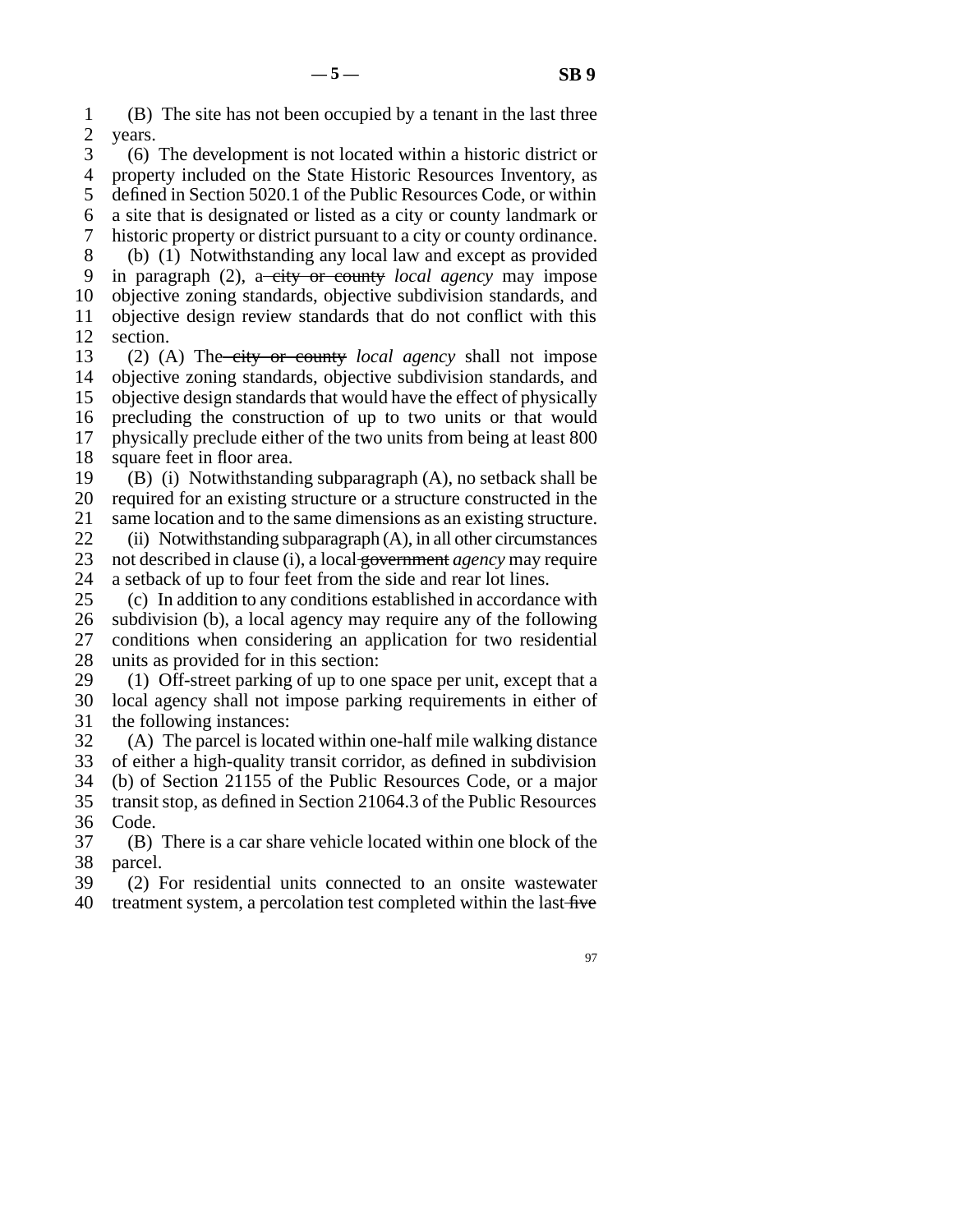1 *5* years, or, if the percolation test has been recertified, within the

2 last 10 years.<br>3 (d) A local (d) A local agency shall require that a rental of any unit created 4 pursuant to this section be for a term longer than 30 days.

 line 5 (e) Notwithstanding Section 65852.2, *65852.2 or 65852.22,* a line 6 local agency shall not be required to permit an accessory dwelling

 line 7 unit *or a junior accessory dwelling unit* on parcels that use both 8 the authority contained within this section and the authority

9 contained in Section 66411.7.

10 (f) Notwithstanding subparagraph (B) of paragraph (2) of 11 subdivision (b), an application shall not be rejected solely because 12 it proposes adjacent or connected structures provided that the

13 structures meet building code safety standards and are sufficient 14 to allow separate conveyance.

 $15$  (g) Local agencies shall include units constructed pursuant to 16 this section in the annual housing element report as required by 17 subparagraph (I) of paragraph (2) of subdivision (a) of Section 18 65400.

19 (h) For purposes of this section, all of the following apply:

 $20$  (1) A housing development contains two residential units if the 21 development proposes no more than two new units or if it proposes

22 to add one new unit to one existing unit.<br>23 (2) The terms "objective zoning" line 23 (2) The terms "objective zoning standards," "objective 24 subdivision standards," and "objective design review standards"<br>25 mean standards that involve no personal or subjective judgment mean standards that involve no personal or subjective judgment 26 by a public official and are uniformly verifiable by reference to 27 an external and uniform benchmark or criterion available and 28 knowable by both the development applicant or proponent and the 29 public official prior to submittal. These standards may be embodied 30 in alternative objective land use specifications adopted by a-city 31 or county, *local agency*, and may include, but are not limited to, 32 housing overlay zones, specific plans, inclusionary zoning

33 ordinances, and density bonus ordinances.

 line 34 *(3) "Local agency" means a city, county, or city and county,*  line 35 *whether general law or chartered.* 

36 (i) A local agency may adopt an ordinance to implement the 37 provisions of this section. An ordinance adopted to implement this 38 section shall not be considered a project under Division 13

39 (commencing with Section 21000) of the Public Resources Code.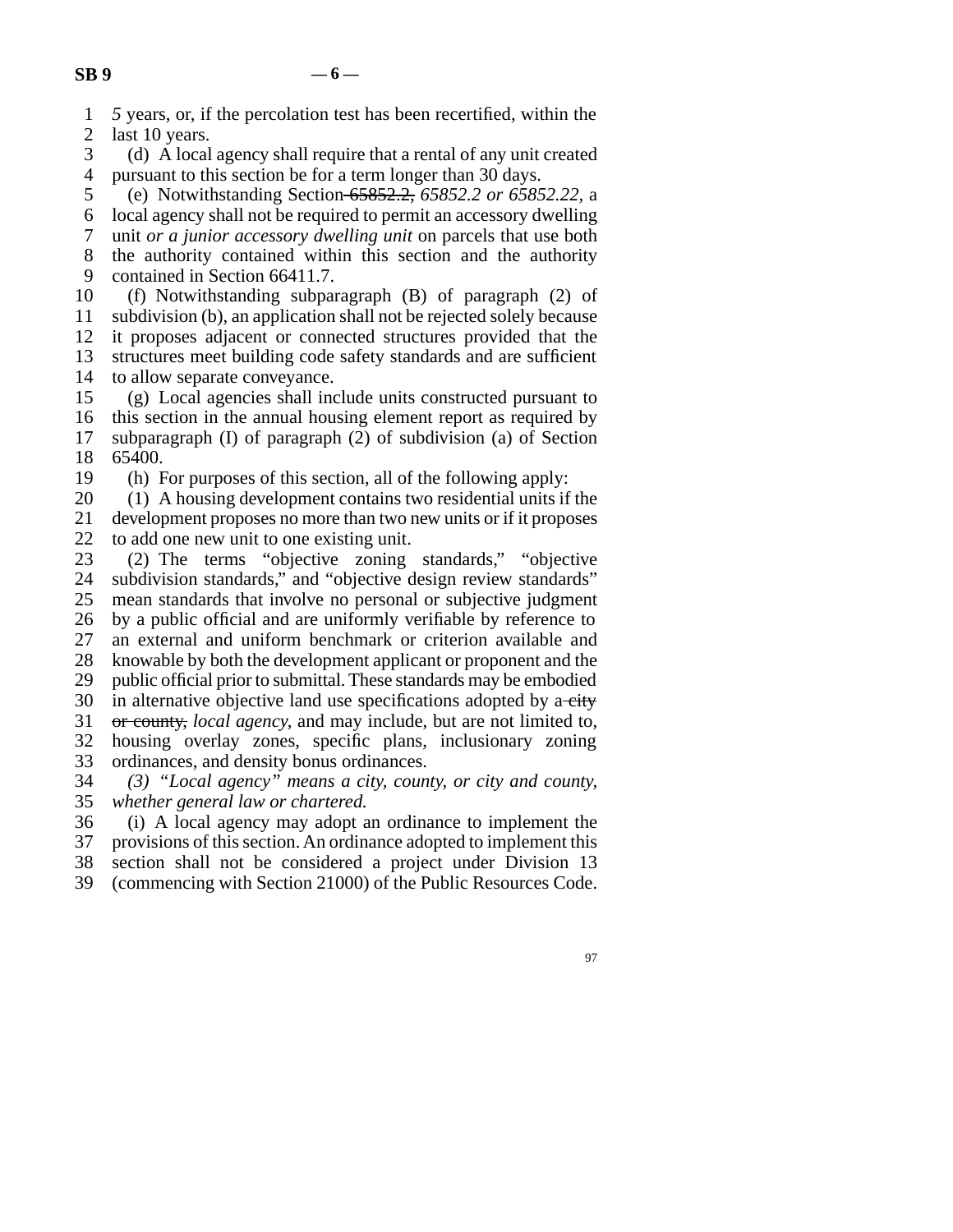line 1 (j) Nothing in this section shall be construed to supersede or in 2 any way alter or lessen the effect or application of the California 3 Coastal Act of 1976 (Division 20 (commencing with Section line 4 30000) of the Public Resources Code), except that the local 5 government *agency* shall not be required to hold public hearings line 6 for coastal development permit applications for a housing 7 development pursuant to this section.

8 SEC. 2. Section 66411.7 is added to the Government Code, to 9 read:

10 66411.7. (a) Notwithstanding any other provision of this 11 division and any local law, a city or county *local agency* shall 12 ministerially approve, as set forth in this section, a parcel map  $\sigma$ 13 tentative and final map for an urban lot split that *only if the local* 14 *agency determines that the parcel map for the urban lot split meets* 15 all the following requirements:

16 (1) The parcel map or tentative and final map subdivides an 17 existing parcel to create *no more than* two new parcels of 18 approximately equal lot area provided that one parcel shall not be 19 smaller than 40 percent of the lot area of the original parcel 20 proposed for subdivision.

21 (2) (A) Except as provided in subparagraph (B), both newly 22 created parcels are no smaller than 1,200 square feet.

23 (B) A local agency may by ordinance adopt a smaller minimum

24 lot size subject to ministerial approval under this subdivision.<br>25 (3) The parcel being subdivided meets all the follow line 25 (3) The parcel being subdivided meets all the following 26 requirements:

27 (A) The parcel is located within a *single-family* residential zone. 28 (B) The parcel subject to the proposed urban lot split is located

29 within a city *city*, the boundaries of which include some portion

30 of either an urbanized area or urban cluster, as designated by the

31 United States Census Bureau, or, for unincorporated areas, a legal

32 parcel wholly within the boundaries of an urbanized area or urban

33 cluster, as designated by the United States Census Bureau.

34 (C) The parcel satisfies the requirements specified in 35 subparagraphs (B) to (K), inclusive, of paragraph (6) of subdivision 36 (a) of Section 65913.4.

37 (D) The proposed urban lot split would not require demolition 38 or alteration of any of the following types of housing: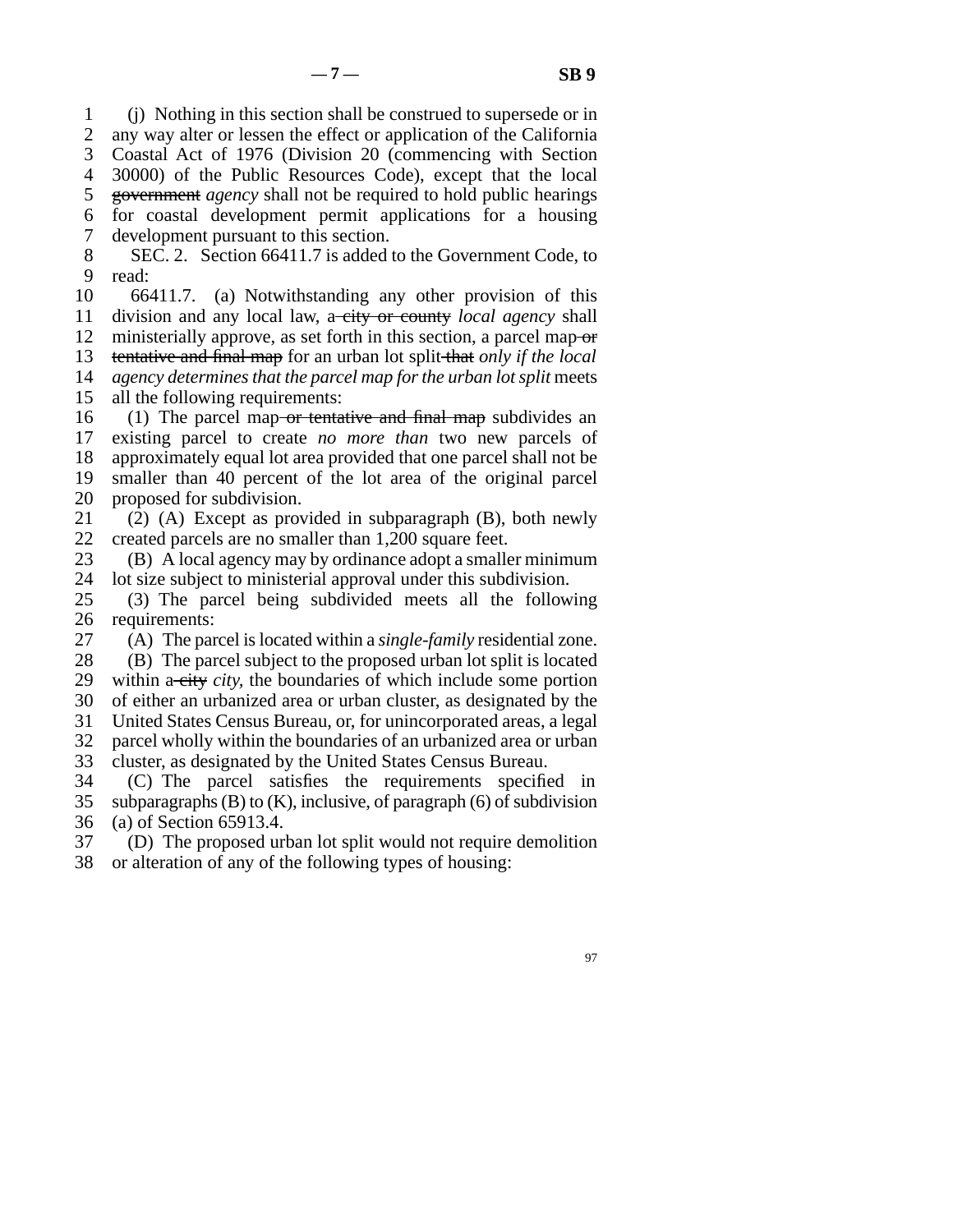line 1 (i) Housing that is subject to a recorded covenant, ordinance,

2 or law that restricts rents to levels affordable to persons and 3 families of moderate, low, or very low income.

4 (ii) Housing that is subject to any form of rent or price control 5 through a public entity's valid exercise of its police power.

line 6 (iii) A parcel or parcels on which an owner of residential real

7 property has exercised the owner's rights under Chapter 12.75 8 (commencing with Section 7060) of Division 7 of Title 1 to

9 withdraw accommodations from rent or lease within 15 years

10 before the date that the development proponent submits an 11 application.

12 (iv) Housing that has been occupied by a tenant in the last three 13 years.

14 (E) The parcel is not located within a historic district or property 15 included on the State Historic Resources Inventory, as defined in

16 Section 5020.1 of the Public Resources Code, or within a site that

17 is designated or listed as a city or county landmark or historic 18 property or district pursuant to a city or county ordinance.

19 (F) The parcel has not been established through prior exercise 20 of an urban lot split as provided for in this section.

21 (G) Neither the owner of the parcel being subdivided nor any

22 person acting in concert with the owner has previously subdivided<br>23 an adiacent parcel using an urban lot split as provided for in this an adjacent parcel using an urban lot split as provided for in this 24 section.<br>25 (b) A

(b) An application for *a parcel map for* an urban lot split shall 26 be approved in accordance with the following requirements:

27 (1) A local agency shall approve or deny an application for a 28 *parcel map for* an urban lot split ministerially without discretionary 29 review.

30 (2) A local agency shall approve an urban lot split only if it 31 conforms to all applicable objective requirements of the 32 Subdivision Map Act (Division 2 (commencing with Section 33  $66410$ ), except as otherwise expressly provided in this section.

34 (3) Notwithstanding Section 66411.1, a local agency shall not 35 impose regulations that require dedications of rights-of-way or the 36 construction of offsite improvements for the parcels being created 37 as a condition of issuing a parcel map or tentative and final map 38 for an urban lot-split. *split pursuant to this section*.

39 (c) (1) Except as provided in paragraph  $(2)$ , notwithstanding line 40 any local law, a city or county *local agency* may impose objective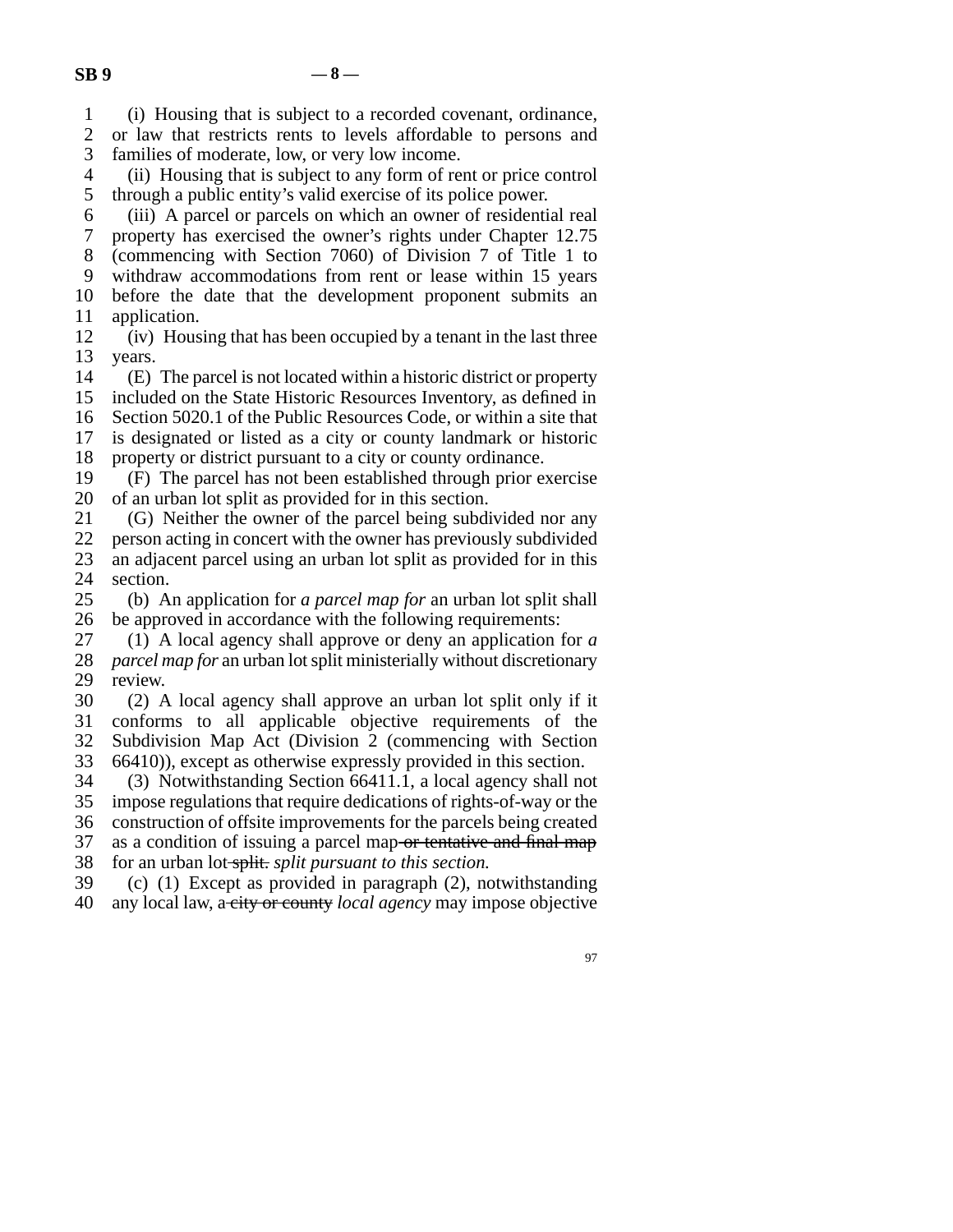line 1 zoning standards, objective subdivision standards, and objective

2 design review standards applicable to a parcel created by an urban

3 lot split that do not conflict with this section.

 line 4 (2) A local agency shall not impose objective zoning standards, 5 objective subdivision standards, and objective design review line 6 standards that would have the effect of physically precluding the line 7 construction of two units on either of the resulting parcels or that

8 would result in a unit size of less than 800 square feet.

9 (3) (A) Notwithstanding paragraph (2), no setback shall be 10 required for an existing structure or a structure constructed in the

11 same location and to the same dimensions as an existing structure. 12 (B) Notwithstanding paragraph  $(2)$ , in all other circumstances

13 not described in subparagraph (A), a local government *agency* 14 may require a setback of up to four feet from the side and rear lot 15 lines.

16 (d) In addition to any conditions established in accordance with 17 subdivision (c), *this section*, a local agency may require any of the

18 following conditions when considering an application for *a parcel* 

19 *map for* an urban lot split:

20 (1) Easements required for the provision of public services and 21 facilities.

22 (2) A requirement that the parcels have access to, provide access to, or adioin the public right-of-way. to, or adjoin the public right-of-way.

24 (3) Off-street parking of up to one space per unit, except that a<br>25 local agency shall not impose parking requirements in either of

local agency shall not impose parking requirements in either of 26 the following instances:

27  $(A)$  The parcel is located within one-half mile walking distance 28 of either a high-quality transit corridor as defined in subdivision 29 (b) of Section 21155 of the Public Resources Code, or a major

- 30 transit stop as defined in Section 21064.3 of the Public Resources 31 Code.
- $32$  (B) There is a car share vehicle located within one block of the 33 parcel.
- line 34 (e) A local agency shall require that the uses allowed on a lot 35 created by this section be limited to residential uses.

36 (f) (1) A local agency may impose an owner occupancy 37 requirement on an applicant for an urban lot split that meets one 38 of the following conditions: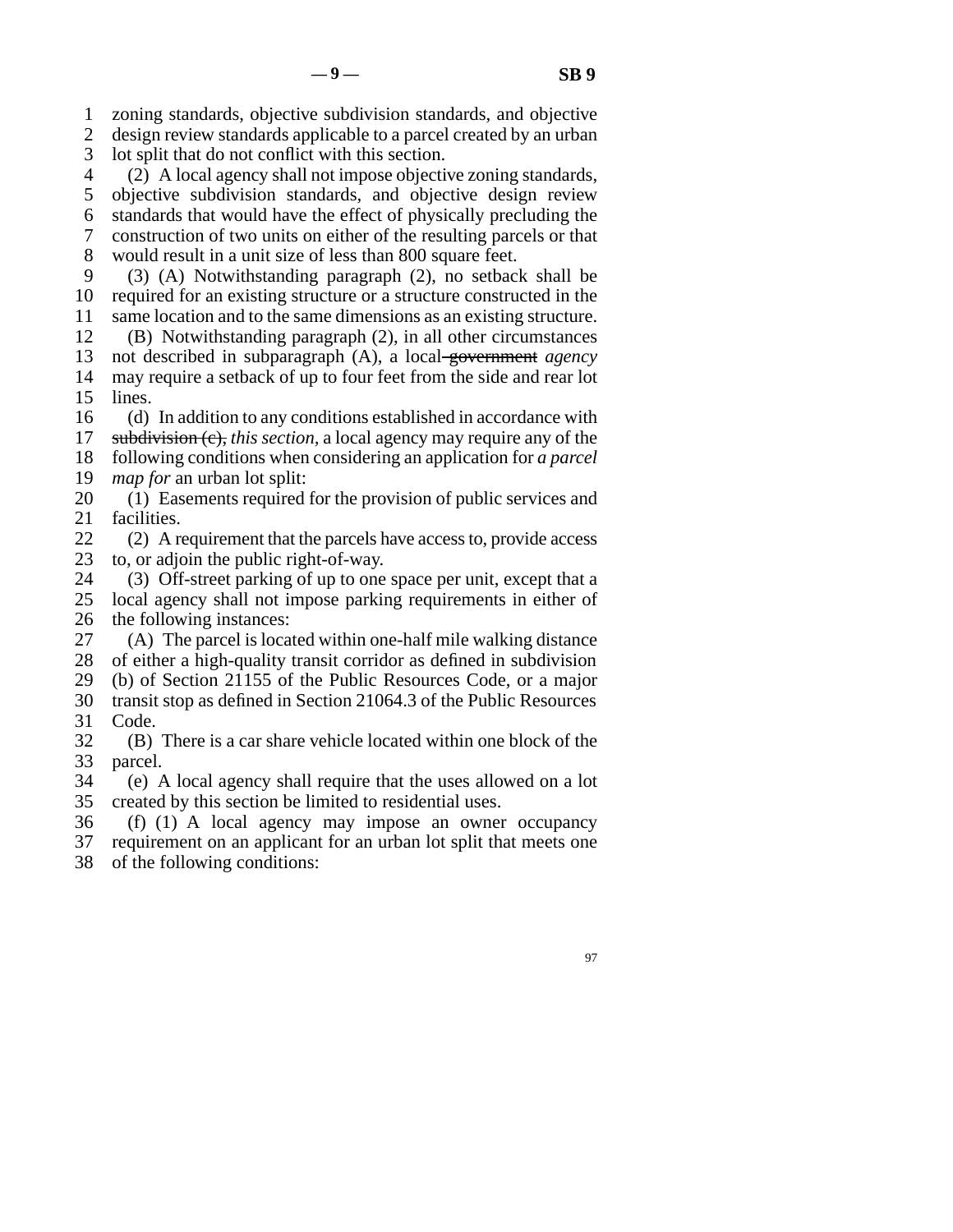line 1 (A) The applicant intends to occupy one of the housing units 2 as their principal residence for a minimum of one year from the 3 date of the approval of the urban lot split.

- line 4 (B) The applicant is a "qualified nonprofit corporation." A
- 5 "qualified nonprofit corporation" means a nonprofit corporation
- 6 organized pursuant to Section  $501(c)(3)$  of the Internal Revenue 7 Code that has received a welfare exemption under either of the
- 8 following:
- 9 (i) Section 214.15 of the Revenue and Taxation Code for 10 properties intended to be sold to low-income families who 11 participate in a special no-interest loan program.
- 12 (ii) Section 214.18 of the Revenue and Taxation Code for 13 properties owned by a community land trust.
- $14 \qquad (2)$  A local agency shall not impose additional owner occupancy
- 15 standards, other than provided for in this subdivision, on an urban 16 lot split pursuant to this section.
- $17$  (3) This subdivision shall become inoperative on January 1, line 18 2027.
- 19 (g) A local agency shall require that a rental of any unit created 20 pursuant to this section be for a term longer than 30 days.
- 21 (h) A local agency shall not require, as a condition for ministerial 22 approval of a permit *parcel map* application for the creation of an 23 urban lot split, the correction of nonconforming zoning conditions.
- 
- 24 (i) (1) Notwithstanding any provision of Section 65852.2, 25 Section 65852.21, Section 65852.22, Section 65915, or this section, Section 65852.21, Section 65852.22, Section 65915, or this section, 26 a local agency shall not be required to permit more than two units 27 on a parcel created through the exercise of the authority contained 28 within this section.
- 29  $(2)$  For the purposes of this section, "unit" means any dwelling 30 unit, including, but not limited to, a unit or units created pursuant
- 31 to Section 65852.21, a primary dwelling, an accessory dwelling 32 unit as defined in Section 65852.2, or a junior accessory dwelling
- 33 unit as defined in Section 65852.22.
- 34 (j) Notwithstanding paragraph (3) of subdivision (c), an 35 application shall not be rejected solely because it proposes adjacent 36 or connected structures provided that the structures meet building 37 code safety standards and are sufficient to allow separate 38 conveyance.
- line 39 (k) Local agencies shall include the number of applications for line 40 *parcel maps for* urban lot splits pursuant to this section in the
	- 97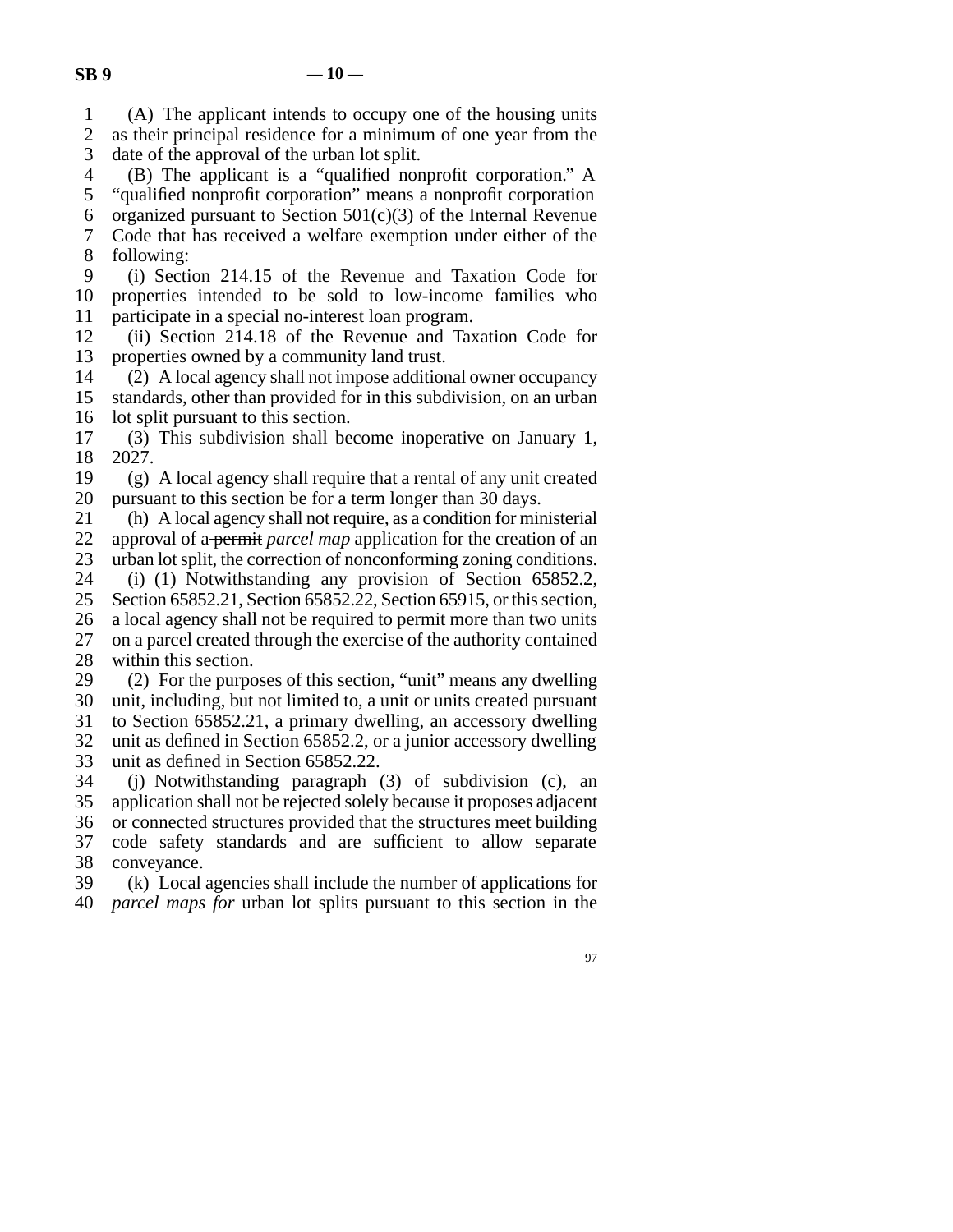line 1 annual housing element report as required by subparagraph (I) of 2 paragraph (2) of subdivision (a) of Section 65400.

 line 3 (*l*) For purposes of this section, *both of* the terms "objective 4 *following shall apply:* 

 line 5 *(1) "Objective* zoning standards," "objective subdivision line 6 standards," and "objective design review standards" mean standards line 7 that involve no personal or subjective judgment by a public official 8 and are uniformly verifiable by reference to an external and 9 uniform benchmark or criterion available and knowable by both 10 the development applicant or proponent and the public official 11 prior to submittal. These standards may be embodied in alternative 12 objective land use specifications adopted by a city or county, *local* 13 *agency*, and may include, but are not limited to, housing overlay 14 zones, specific plans, inclusionary zoning ordinances, and density 15 bonus ordinances. 16 (2) "Local agency" means a city, county, or city and county,

17 *whether general law or chartered.* 

18 (m) A local agency may adopt an ordinance to implement the 19 provisions of this section. An ordinance adopted to implement this 20 section shall not be considered a project under Division 13 21 (commencing with Section 21000) of the Public Resources Code. 22 (n) Nothing in this section shall be construed to supersede or in<br>23 any way alter or lessen the effect or application of the California any way alter or lessen the effect or application of the California 24 Coastal Act of 1976 (Division 20 (commencing with Section 25 30000) of the Public Resources Code), except that the local 30000) of the Public Resources Code), except that the local 26 government *agency* shall not be required to hold public hearings 27 for coastal development permit applications for urban lot splits 28 pursuant to this section.

29 SEC. 3. Section 66452.6 of the Government Code is amended 30 to read:

31 66452.6. (a) (1) An approved or conditionally approved 32 tentative map shall expire 24 months after its approval or 33 conditional approval, or after any additional period of time as may 34 be prescribed by local ordinance, not to exceed an additional 24 35 months. However, if the subdivider is required to expend two 36 hundred thirty-six thousand seven hundred ninety dollars 37 (\$236,790) or more to construct, improve, or finance the 38 construction or improvement of public improvements outside the 39 property boundaries of the tentative map, excluding improvements 40 of public rights-of-way that abut the boundary of the property to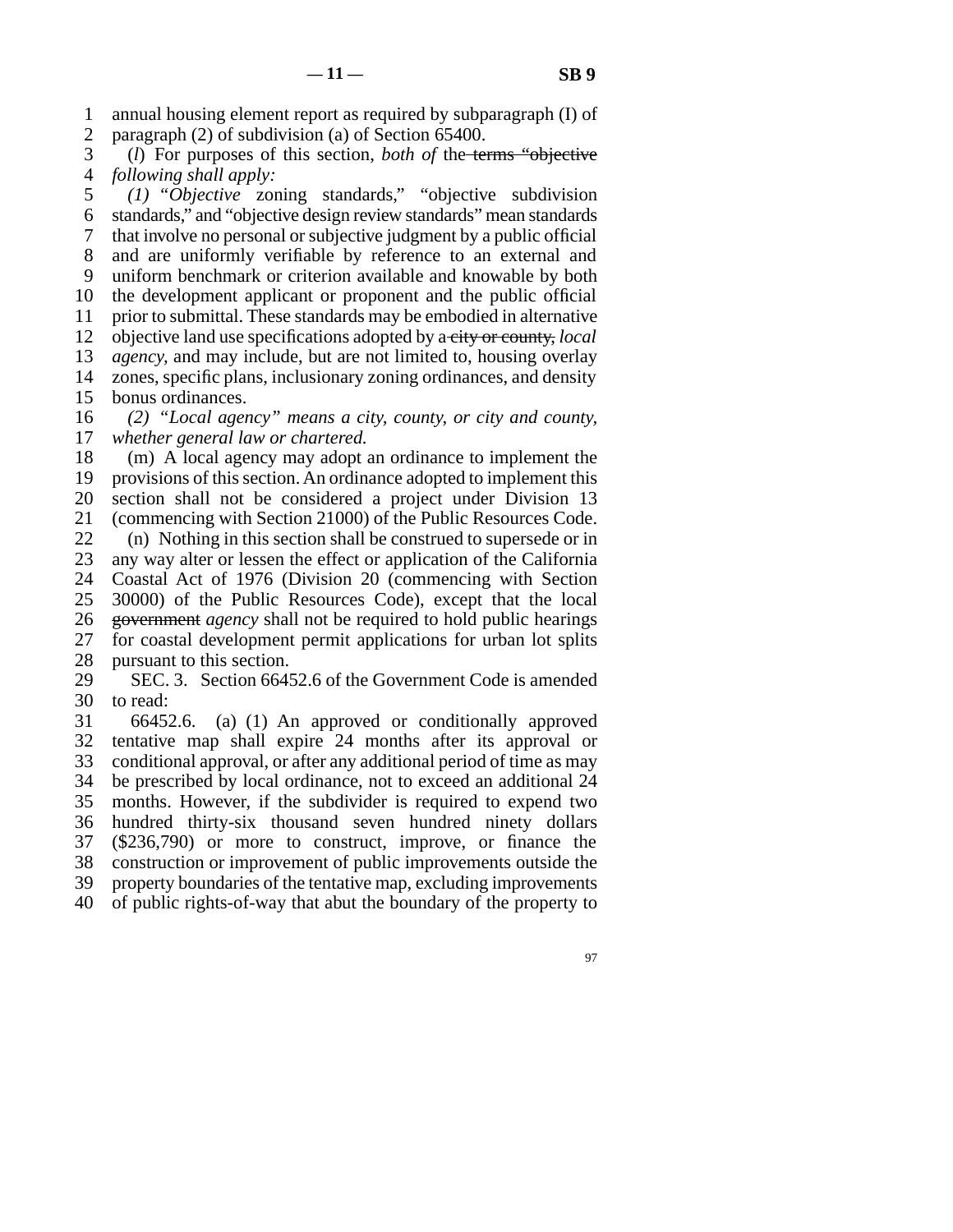line 1 be subdivided and that are reasonably related to the development 2 of that property, each filing of a final map authorized by Section<br>3 66456.1 shall extend the expiration of the approved or conditionally 66456.1 shall extend the expiration of the approved or conditionally 4 approved tentative map by 48 months from the date of its 5 expiration, as provided in this section, or the date of the previously 6 filed final map, whichever is later. The extensions shall not extend 7 the tentative map more than 10 years from its approval or 8 conditional approval. However, a tentative map on property subject line 9 to a development agreement authorized by Article 2.5 10 (commencing with Section 65864) of Chapter 4 of Division 1 may 11 be extended for the period of time provided for in the agreement, 12 but not beyond the duration of the agreement. The number of 13 phased final maps that may be filed shall be determined by the 14 advisory agency at the time of the approval or conditional approval 15 of the tentative map.

16 (2) Commencing January 1, 2012, and each calendar year 17 thereafter, the amount of two hundred thirty-six thousand seven 18 hundred ninety dollars (\$236,790) shall be annually increased by 19 operation of law according to the adjustment for inflation set forth 20 in the statewide cost index for class B construction, as determined 21 by the State Allocation Board at its January meeting. The effective 22 date of each annual adjustment shall be March 1. The adjusted 23 amount shall apply to tentative and vesting tentative maps whose 24 applications were received after the effective date of the 25 adjustment. adjustment. 26  $(3)$  "Public improvements," as used in this subdivision, include

27 traffic controls, streets, roads, highways, freeways, bridges, 28 overcrossings, street interchanges, flood control or storm drain 29 facilities, sewer facilities, water facilities, and lighting facilities.

30 (b) (1) The period of time specified in subdivision (a), including 31 any extension thereof granted pursuant to subdivision (e), shall 32 not include any period of time during which a development 33 moratorium, imposed after approval of the tentative map, is in 34 existence. However, the length of the moratorium shall not exceed 35 five years.

 $36$  (2) The length of time specified in paragraph (1) shall be 37 extended for up to three years, but in no event beyond January 1, 38 1992, during the pendency of any lawsuit in which the subdivider 39 asserts, and the local agency that approved or conditionally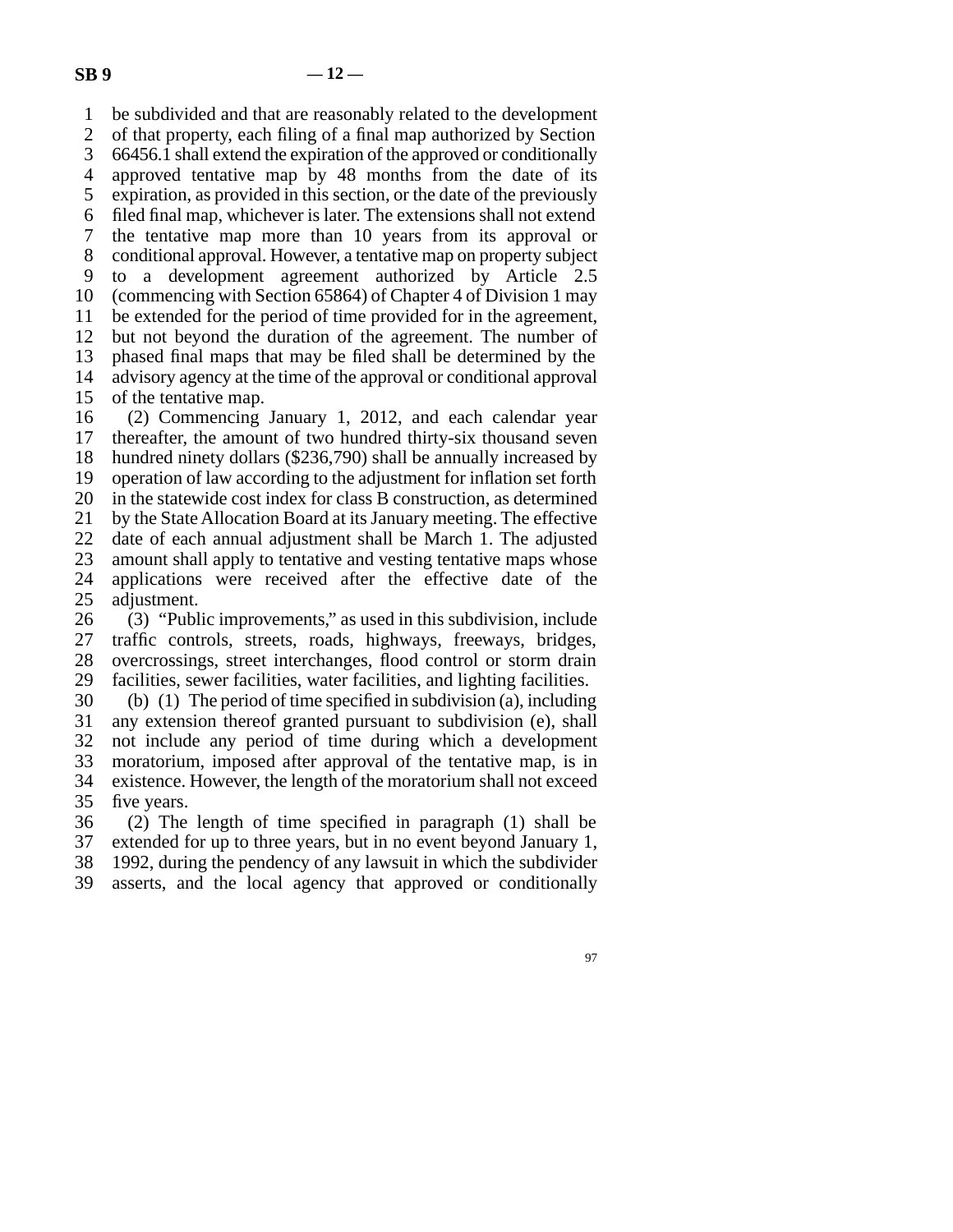line 1 approved the tentative map denies, the existence or application of 2 a development moratorium to the tentative map.

3 (3) Once a development moratorium is terminated, the map 4 shall be valid for the same period of time as was left to run on the 5 map at the time that the moratorium was imposed. However, if the line 6 remaining time is less than 120 days, the map shall be valid for 7 120 days following the termination of the moratorium.

 line 8 (c) The period of time specified in subdivision (a), including 9 any extension thereof granted pursuant to subdivision (e), shall 10 not include the period of time during which a lawsuit involving 11 the approval or conditional approval of the tentative map is or was 12 pending in a court of competent jurisdiction, if the stay of the time 13 period is approved by the local agency pursuant to this section. 14 After service of the initial petition or complaint in the lawsuit upon 15 the local agency, the subdivider may apply to the local agency for 16 a stay pursuant to the local agency's adopted procedures. Within  $17$  40 days after receiving the application, the local agency shall either 18 stay the time period for up to five years or deny the requested stay. 19 The local agency may, by ordinance, establish procedures for 20 reviewing the requests, including, but not limited to, notice and 21 hearing requirements, appeal procedures, and other administrative 22 requirements. 23 (d) The expiration of the approved or conditionally approved 24 tentative map shall terminate all proceedings and no final map or 25 parcel map of all or any portion of the real property included within parcel map of all or any portion of the real property included within 26 the tentative map shall be filed with the legislative body without 27 first processing a new tentative map. Once a timely filing is made, 28 subsequent actions of the local agency, including, but not limited 29 to, processing, approving, and recording, may lawfully occur after 30 the date of expiration of the tentative map. Delivery to the county 31 surveyor or city engineer shall be deemed a timely filing for 32 purposes of this section. 33 (e) Upon application of the subdivider filed before the expiration

34 of the approved or conditionally approved tentative map, the time 35 at which the map expires pursuant to subdivision (a) may be 36 extended by the legislative body or by an advisory agency 37 authorized to approve or conditionally approve tentative maps for 38 a period or periods not exceeding a total of six years. The period 39 of extension specified in this subdivision shall be in addition to line 40 the period of time provided by subdivision (a). Before the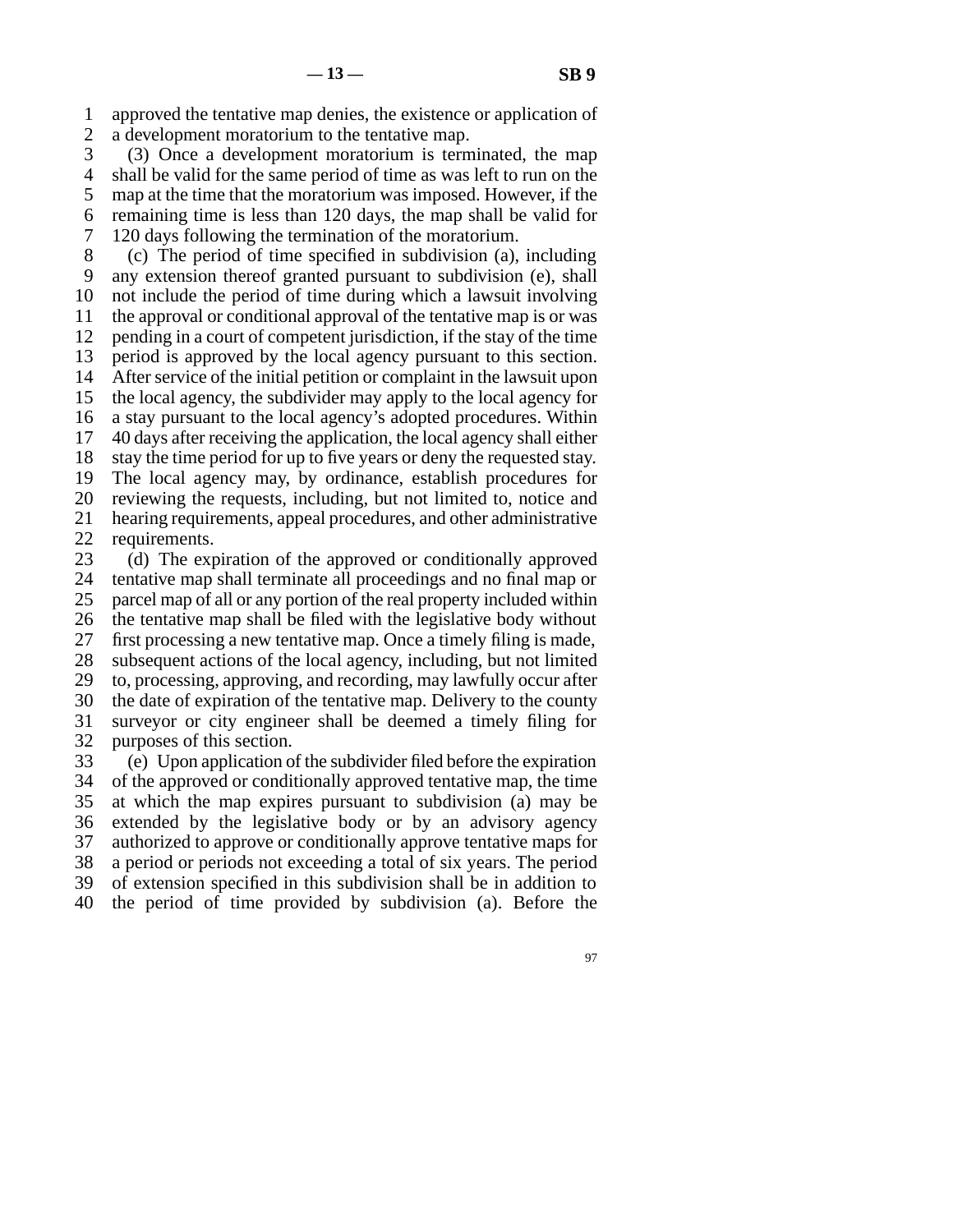1 expiration of an approved or conditionally approved tentative map,

2 upon an application by the subdivider to extend that map, the map<br>3 shall automatically be extended for 60 days or until the application

shall automatically be extended for 60 days or until the application

4 for the extension is approved, conditionally approved, or denied,

5 whichever occurs first. If the advisory agency denies a subdivider's

 line 6 application for an extension, the subdivider may appeal to the 7 legislative body within 15 days after the advisory agency has

8 denied the extension.

9 (f) For purposes of this section, a development moratorium 10 includes a water or sewer moratorium, or a water and sewer 11 moratorium, as well as other actions of public agencies that regulate 12 land use, development, or the provision of services to the land, 13 including the public agency with the authority to approve or 14 conditionally approve the tentative map, which thereafter prevents, 15 prohibits, or delays the approval of a final or parcel map. A 16 development moratorium shall also be deemed to exist for purposes 17 of this section for any period of time during which a condition 18 imposed by the city or county could not be satisfied because of 19 either of the following:

 $20$  (1) The condition was one that, by its nature, necessitated action 21 by the city or county, and the city or county either did not take the 22 necessary action or by its own action or inaction was prevented or 23 delayed in taking the necessary action before expiration of the

24 tentative map.<br>25 (2) The con  $\lambda$ ) The condition necessitates acquisition of real property or 26 any interest in real property from a public agency, other than the 27 city or county that approved or conditionally approved the tentative 28 map, and that other public agency fails or refuses to convey the 29 property interest necessary to satisfy the condition. However, 30 nothing in this subdivision shall be construed to require any public 31 agency to convey any interest in real property owned by it. A 32 development moratorium specified in this paragraph shall be 33 deemed to have been imposed either on the date of approval or 34 conditional approval of the tentative map, if evidence was included 35 in the public record that the public agency that owns or controls 36 the real property or any interest therein may refuse to convey that 37 property or interest, or on the date that the public agency that owns 38 or controls the real property or any interest therein receives an 39 offer by the subdivider to purchase that property or interest for fair 40 market value, whichever is later. A development moratorium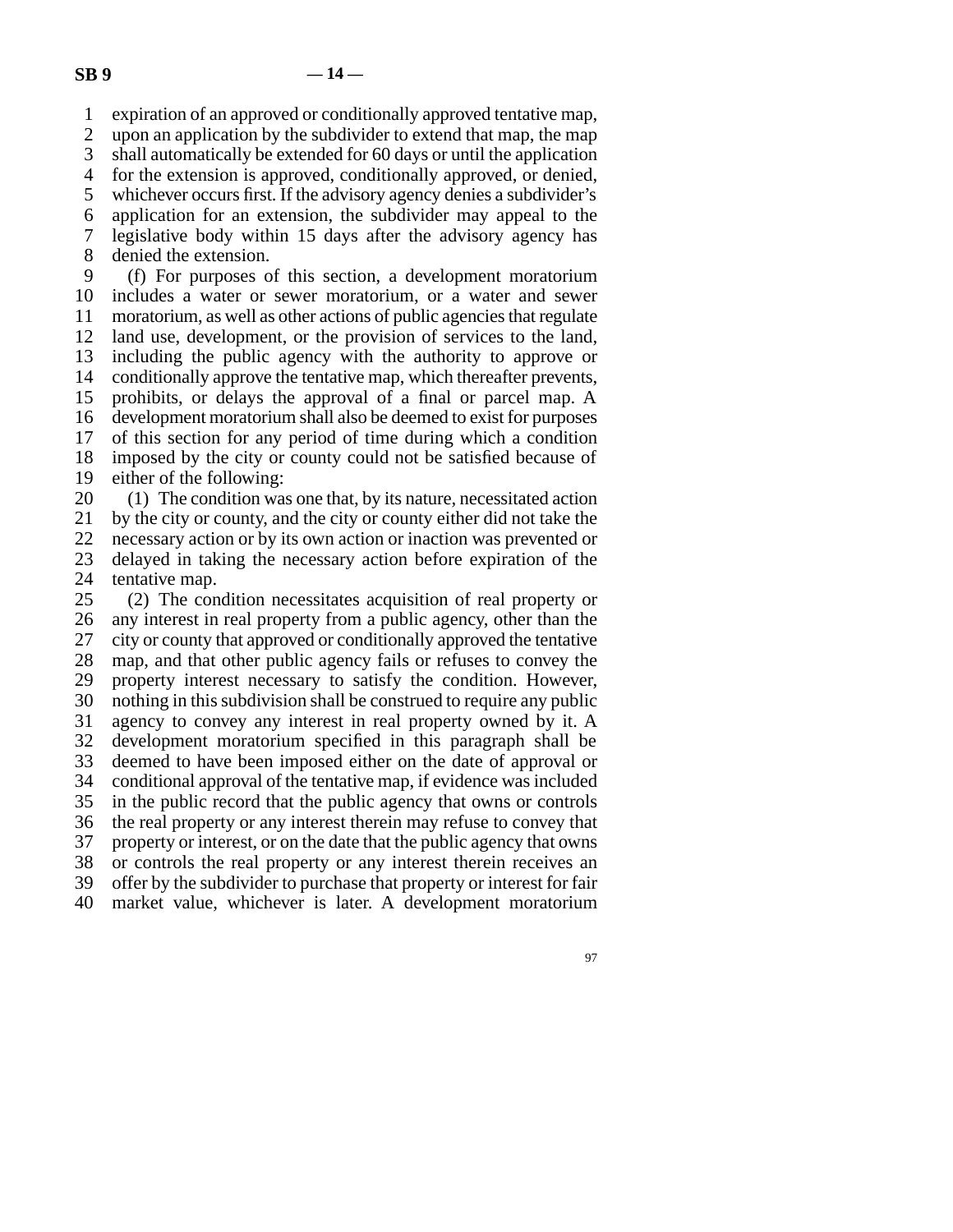line 1 specified in this paragraph shall extend the tentative map up to the

2 maximum period as set forth in subdivision (b), but not later than 3 January 1, 1992, so long as the public agency that owns or controls

4 the real property or any interest therein fails or refuses to convey

5 the necessary property interest, regardless of the reason for the

line 6 failure or refusal, except that the development moratorium shall

7 be deemed to terminate 60 days after the public agency has

8 officially made, and communicated to the subdivider, a written<br>9 offer or commitment binding on the agency to convey the necessary offer or commitment binding on the agency to convey the necessary

10 property interest for a fair market value, paid in a reasonable time

11 and manner.

12 SEC. 4. The Legislature finds and declares that ensuring access

13 to affordable housing is a matter of statewide concern and not a

14 municipal affair as that term is used in Section 5 of Article XI of

15 the California Constitution. Therefore, Sections 1 and 2 of this act

16 adding Sections 65852.21 and 66411.7 to the Government Code

17 and Section 3 of this act amending Section 66452.6 of the

18 Government Code apply to all cities, including charter cities.

19 SEC. 5. No reimbursement is required by this act pursuant to

20 Section 6 of Article XIIIB of the California Constitution because

21 a local agency or school district has the authority to levy service

22 charges, fees, or assessments sufficient to pay for the program or

23 level of service mandated by this act, within the meaning of Section

24 17556 of the Government Code.

O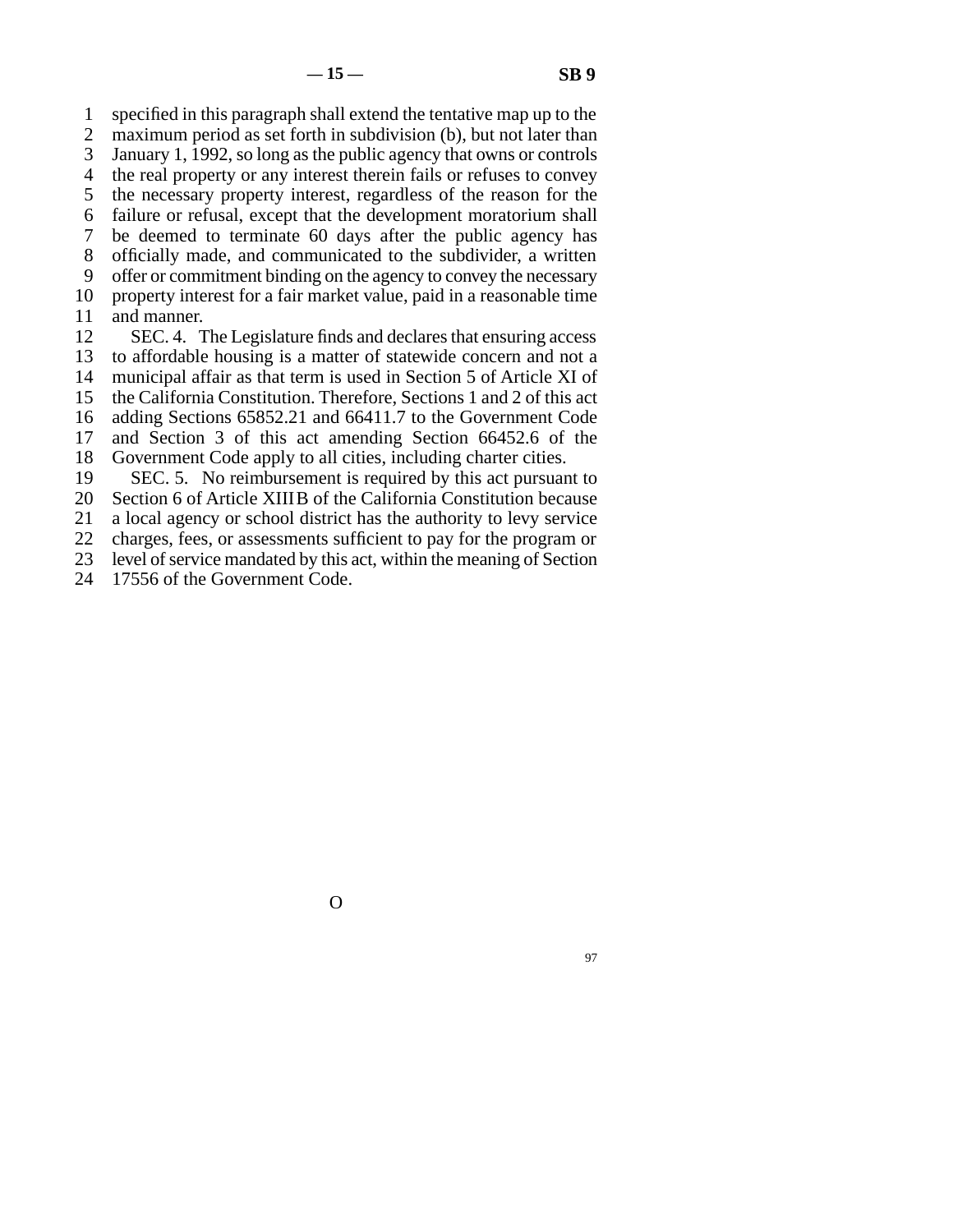# ATTACHMENT B



### \*\*\*ADDITIONAL SAN GABRIEL VALLEY CITY LOGOS HERE\*\*\*

### **DATE**

The Honorable Chris Holden Assemblymember, 41st District PO Box 942849 Sacramento, CA 94249

The Honorable Laura Friedman Assemblymember, 43rd District PO Box 942849 Sacramento, CA 94249

The Honorable Blanca Rubio Assemblymember, 48th District PO Box 942849 Sacramento, CA 94249

The Honorable Ed Chau Assemblymember, 49th District PO Box 942849 Sacramento, CA 94249

The Honorable Freddie Rodriguez Assemblymember, 52nd District PO Box 942849 Sacramento, CA 94249

The Honorable Phillip Chen Assemblymember, 55th District PO Box 942849 Sacramento, CA 94249

The Honorable Lisa Calderon Assemblymember, 57th District PO Box 942849 Sacramento, CA 94249

The Honorable Cristina Garcia Assemblymember, 58th District PO Box 942849 Sacramento, CA 94249

#### **RE: OPPOSE: SB 9 (Atkins), Increased Density in Single-Family Zones (as amended 4/27/2021)**

Dear Assemblymembers Holden, Friedman, Rubio, Chau, Rodriguez, Chen, Calderon and Garcia,

We, the undersigned representatives of cities in the San Gabriel Valley, write in firm opposition to Senate Bill 9 (Atkins), which would end single-family residential zoning in every community in California. SB 9 would result in a quadrupling of the allowable density in long-established residential neighborhoods, driving real-estate speculators to purchase homes in order to split parcels, build duplexes on each lot and secure rental income streams – at the expense of the quality of life of our residents. We urge your "no" vote on SB 9.

SB 9 would require cities and counties, without public hearing or discretionary conditions, to approve a duplex containing two full-sized residential units on an individual lot in single-family zones. Cities would also be forced to automatically approve lot splits of individual parcels, creating two independent lots that could be sold separately, and resulting in up to four units being built where one home now stands. SB 9 would effectively abolish backyards by permitting rear setbacks of no more than four feet, depriving children of a safe place to play and residential neighborhoods of green space, privacy, light and fresh air. Increased residential density could result in unplanned and unsustainable impacts on local public safety, schools, parks, traffic,